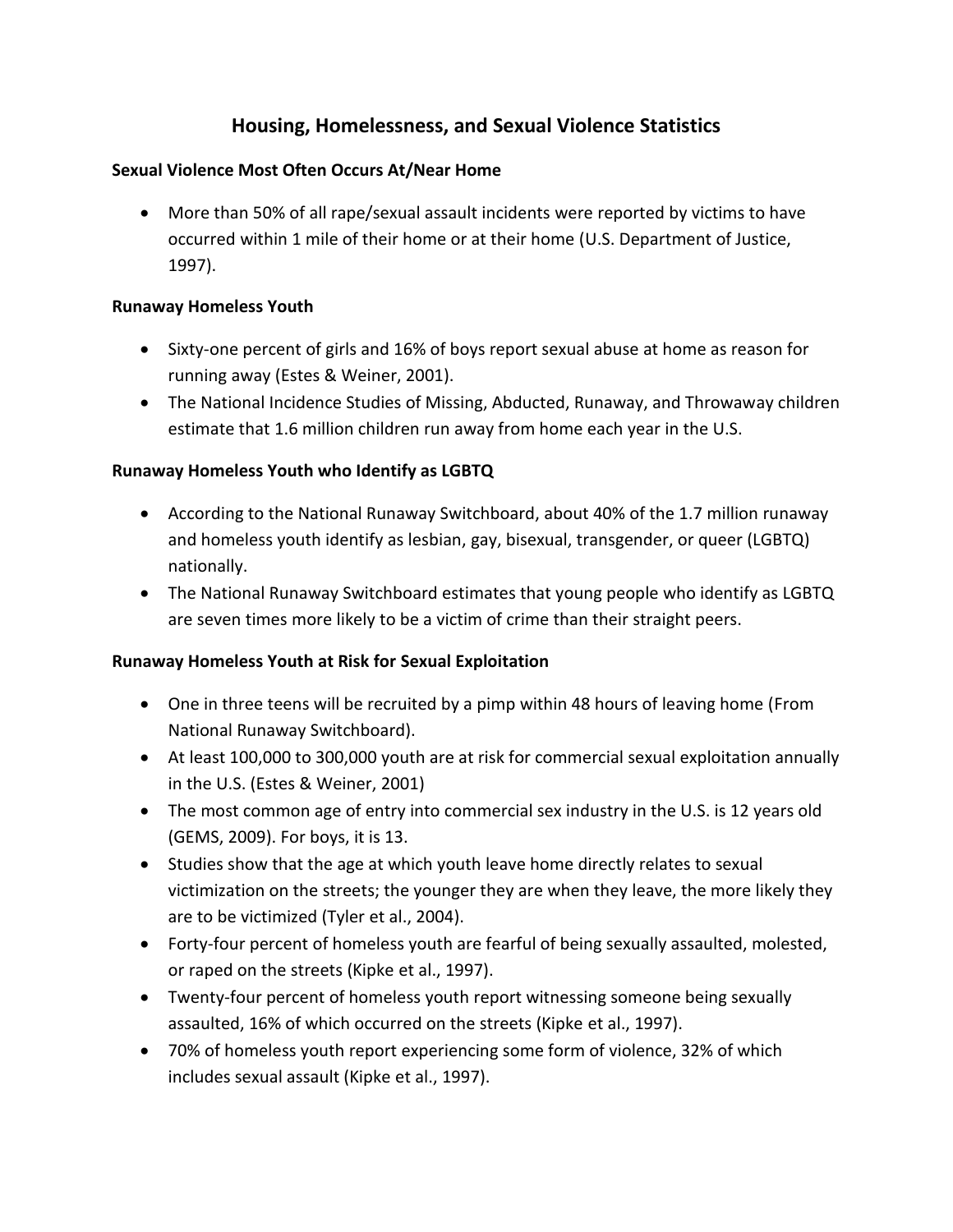## **Homelessness and Sexual Violence among Adults**

- Lifetime risk for violent victimization for homeless women with mental illness is 97%, making sexual violence a normative experience for this population (Goodman, Fels & Glen, 2006).
- According to a study of homeless and marginally housed people, 32% of women, 27% of men, and 38% of transgendered persons reported either physical or sexual victimization in the previous year (Kushel et al., 2003).
- In a six-year study of 436 marginally housed and homeless single mothers in MA, 66% reported that they were severely abused by their caretakers in childhood, with 60% reporting abuse before the age of 12 and 43% reporting sexual abuse during childhood (The National Center on Family Homelessness, 2007).
- According to a study of homeless and marginally housed people, 32% of women, 27% of men, and 38% of transgendered persons reported either physical or sexual victimization in the previous year (Kushel et al., 2003).

## **Homelessness, Sexual Violence, and Prostitution**

- In a study of 325 women in prostitution, 50% reported history of child sexual abuse; 45% were homeless (Surratt et al., 2004). Most were staying at shelters, homes of other individuals, or on the streets
- In a study of 222 women engaged in prostitution, forced sex while in prostitution was commonly reported by women in escort business (32.1%), women in street prostitution (38.6%), women working out of drug houses (46.6%), and those engaged in survival sex (37.9%). Large percentages of women involved in prostitution were homeless (Raphael & Shapiro, 2002).

## **Sexual Violence by Landlords**

- Thirty-eight percent of respondents to a national survey reported receiving reports of landlord sexual assault; in these cases, 79% of women reported that their landlords refused to repair locks, supply heat, hot water, or make the space "safe" (Keeley, 2006).
- Landlords also made sexual propositions, stalked tenants and/or engaged in unwanted sexual contact with the tenants before committing sexual assaults (Keeley, 2006).